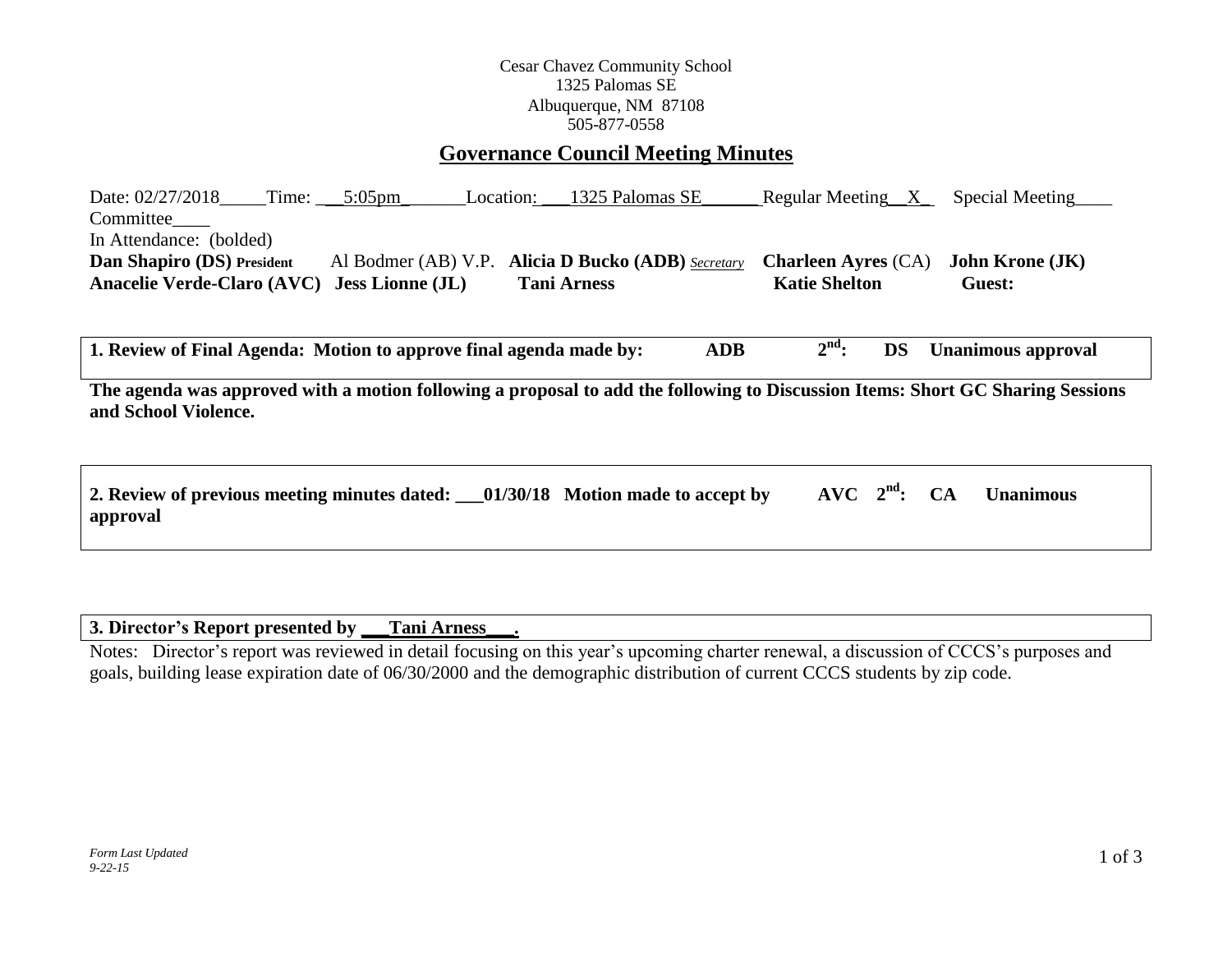# **Action Items:**

- **1) Financial reports for January 2018 were unanimously approved following a motion made by CA and seconded by JL.**
- **2) Accounts Payable Payment Vouchers and Payroll Payment Vouchers for January 2018 were unanimously approved following a motion made by AVC and seconded by ADB.**

| 3) BARS were unanimously approved following a single motion made by ADB and seconded by JK: |                                                   |                              |  |          |  |  |  |
|---------------------------------------------------------------------------------------------|---------------------------------------------------|------------------------------|--|----------|--|--|--|
|                                                                                             | 512-000-1718-0021-I 14000 Instructional Materials | <b>FY18 Award</b>            |  | \$678    |  |  |  |
| 512-000-1718-0022-I 11000 Operational                                                       |                                                   | <b>FY18 Final Funded SEG</b> |  | \$25,346 |  |  |  |

- **4) A motion was made by ADB and seconded by DS to approve the adoption of the CCCS 2.04 Business Ethics & Conduct Policy Revisions following grammatical changes to paragraph 4 of page 1 of the policy which will read:** *In general, the use of good judgment, based on high ethical principles, will be the guide to acceptable conduct. If a situation arises where it is difficult to determine the proper course of action, the matter should be discussed openly with one's immediate supervisor and, if necessary, with the Executive Director/Principal for advice and consultation.* **The underlined sections reflect the new language. The motion was approved unanimously. The revision date will be 02/27/2018.**
- *5)* **A motion was made by CA and seconded by JL to approve the adoption of the CCCS F14-GC Purchasing Policy Revision following addition of language for clarification to paragraph 1 of the Small purchases section on Page 1 of the policy which will read:** *Obtain at least three bids, quotes, or offers from providers. Bids, quotes, or offers may be solicited directly from providers. Bids, quotes, or offers received by fax, telephone, email, mail and catalog comparison or through online submission to potential providers may be utilized.* **The underlined sections reflect the new language. The motion was approved unanimously. The revision date will be 02/27/2018.**
- *6)* **A motion was made by DS and seconded by CA to approve the adoption of the CCCS C-06 Enrollment of Homeless Students Policy Revision following consultation with Patty Matthews, the school attorney, regarding removal of the words "trailer park" from Section 1, paragraph 2, item a) of the Homeless student definition on page 1. The motion was approved unanimously.**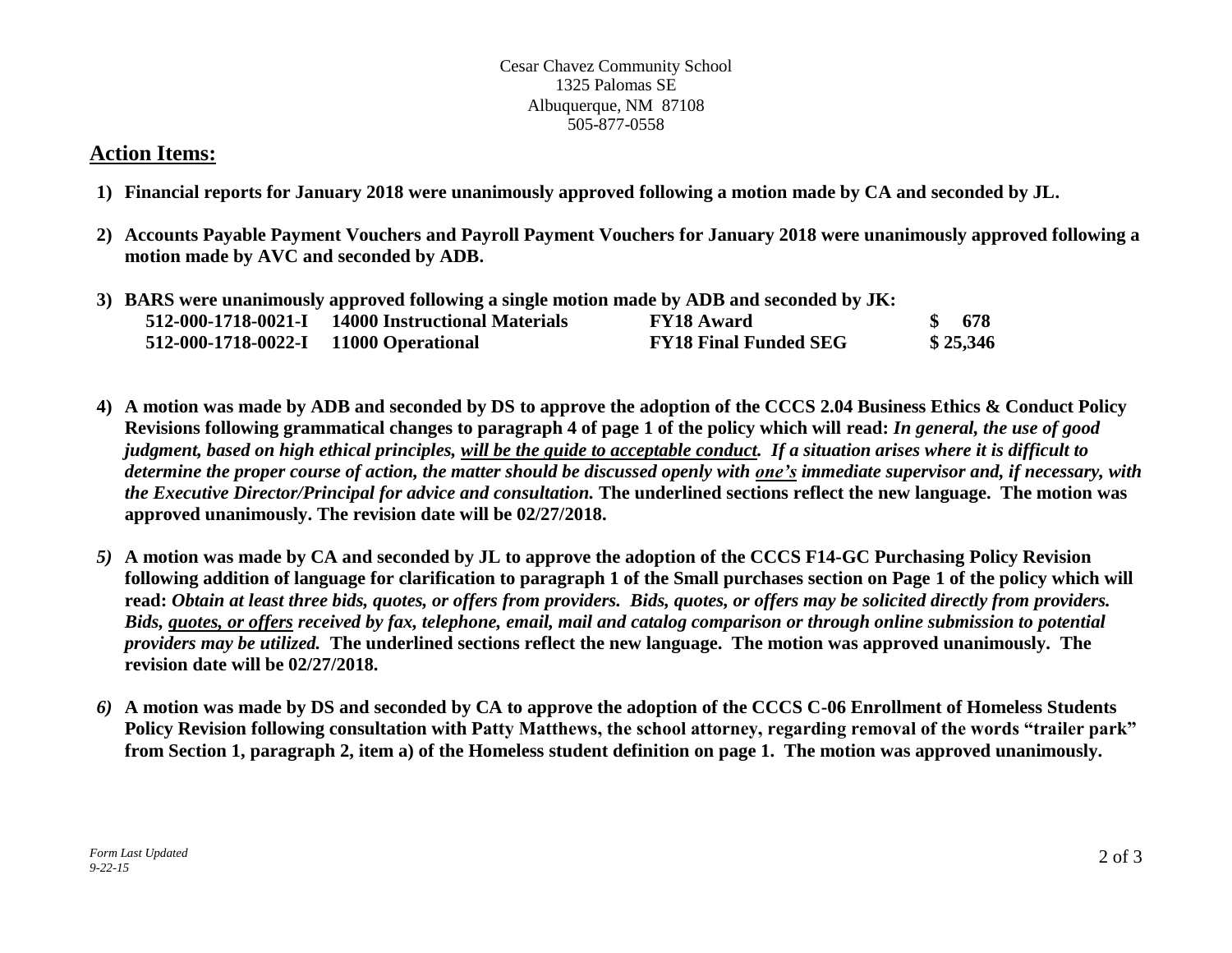- **7) A motion was made by DS and seconded by ADB to approve the adoption of the CCCS F-06 Public Participation and Comments at Board Meetings Policy Revision item 1, page 1 which will read:** *Any individual desiring to address the Governance Council shall provide the Superintendent/Executive Director a written request to address the Governance Council within a reasonable time before the start of the Governance Council meeting.* **The underlined sections reflect the new language. The motion was approved unanimously, and the revision date will be 02/27/18.**
- **8) A motion was made by AVC and seconded by JL to adopt the CCCS 313 Training and Experience Policy Revision. The motion was approved unanimously.**

### **Discussion Items:**

- 1) WebEPPS Update
- 2) Upcoming Charter Renewal update.
- 3) Audit update discussed by Katie Shelton. There was one small finding. Currently the rules require that any cash or checks collected by the school must be deposited within 24 hours. In one case the deposit was made after 24 hours because the assigned individual was not available. The remedy for the situation is that there will be one back-up person to make the deposit if the primary responsible individual is not available. This will ensure that the deposit will be made within the time constraints.
- 4) The council discussed the GC Self-Evaluation plan and will be using the same format as in the past until a newer form is created.
- 5) Building update by Tani Arness. Tani clarified the current lease expiration and the continuing search for either new property upon which to build a new structure or find a pre-existing building that fits the needs of the school.
- 6) Training: Dan Shapiro suggested that each GC member attending a GC training session should spend a few minutes with the rest of the members at the meeting following the training if possible, to share any valuable information learned from the training.
- 7) School Violence: Tani discussed the current atmosphere within the school among staff and students following the mass shooting in Florida and that she has discussed the importance of school safety with the police substation contact. Dan Shapiro shared a case (Lori Kreutzer and Marcelle Caruso v. Aldo Leopold High School and Nisha Milligan, Barbara Jimenez, and Safeco Insurance Company of America. New Mexico Court of Appeals Opinion Number: 2018-NMCA-005, No. A-1-CA-35286) regarding an incident of school violence. This was given to the Principal and the other lawyer on the GC, Alicia Bucko.